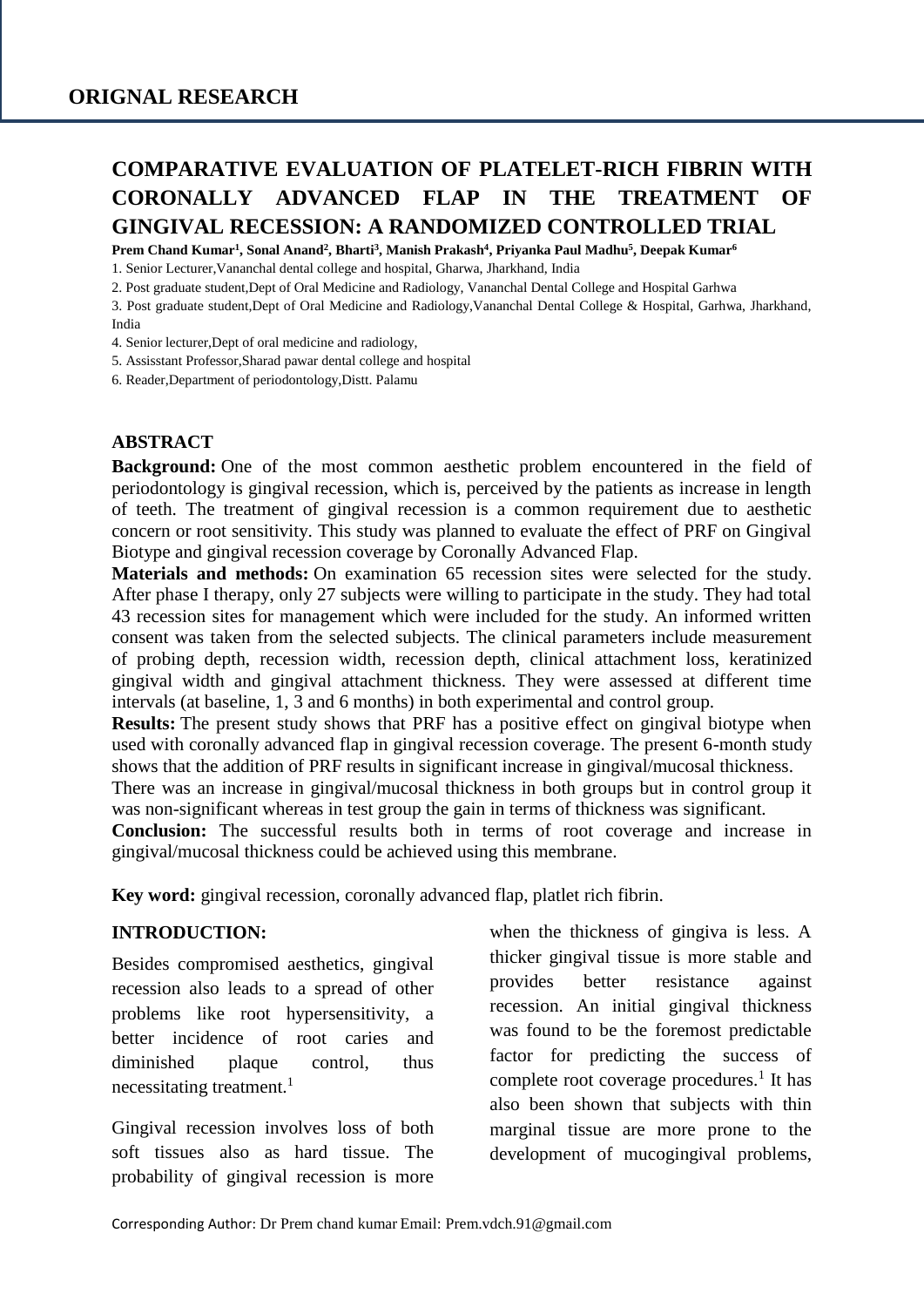particularly in case of thin underlying bone.

Treatment modalities for root coverage can be classified as pedicle grafts, free softtissue grafts or a combination of the two. Among the soft-tissue grafts, the subepithelial connective tissue graft combined with or without a coronally advanced flap (CAF), is the most widely used and predictable technique in the aesthetic treatment of gingival recession.<sup>1,2</sup> The goals of treatment are to revive the tissue margin to the CEJ and to make a traditional gingival sulcus with functional attachment. Among these treatment modalities, root coverage with coronally advanced flap holds the foremost promising results and hence might be considered because the "gold standard" procedure within the treatment of gingival recession defects<sup>2</sup>

Although CAF has been regarded as gold standard yet long term studies have shown post-operative recurrence of recession.<sup>3</sup> For this purpose subepithelial connective tissue graft (SCTG) can be used. But SCTG possesses its own limitations, like lack of graft availability, need for a second surgical site, proximity to palatine neurovascular complex and unesthetic tissue contour at the recipient site. $4$  to beat these limitations and to accomplish optimum root coverage by increasing the thickness of mucosa, many more recent generation biomaterials are proposed like Emdogain, Amnion-Chorion allograft, Platelet Rich Plasma etc. A more favourable biomaterial is that the autologous Platelet Rich Fibrin clot (PRF) which has the benefits of simple preparation/application, minimal expense, and lack of biochemical modification i.e.

no bovine thrombin or anticoagulant is required.<sup>5</sup>

Platelet-rich fibrin (PRF), a second generation platelet concentrate, developed in France by Choukroun et al. (2001)VI was initially intended for specific use in oral and maxillofacial surgery. PRF consists of an intimate assembly of cytokines, glycan chains and structural proteins enmeshed with a slowly polymerized fibrin meshwork. These biochemical components have well known synergistic effects on healing processes.<sup>6</sup>

In comparison to similar studies and studies with different techniques of root coverage, a better clinical outcome of autologous platelet rich fibrin membrane has been reported for the treatment of localized gingival recession defects.

On the basis of this background, this study was aimed to evaluate the effect of PRF on gingival biotype in recession coverage by Coronally Advanced Flap. The objective of the study

• To evaluate the effect of CAF on recession coverage and Gingival biotype.

• To evaluate the effect of PRF on Gingival Biotype and gingival recession coverage by Coronally Advanced Flap.

# **MATERIALS AND METHOD:**

This is a clinical study conducted to evaluate the effect of platelet rich fibrin on gingival biotype in gingival recession coverage by coronally advanced flap at The Department of Periodontology, Kothiwal Dental College and Research Centre, Moradabad, Uttar Pradesh.

30 subjects fulfilling the inclusion criteria were selected from the outpatient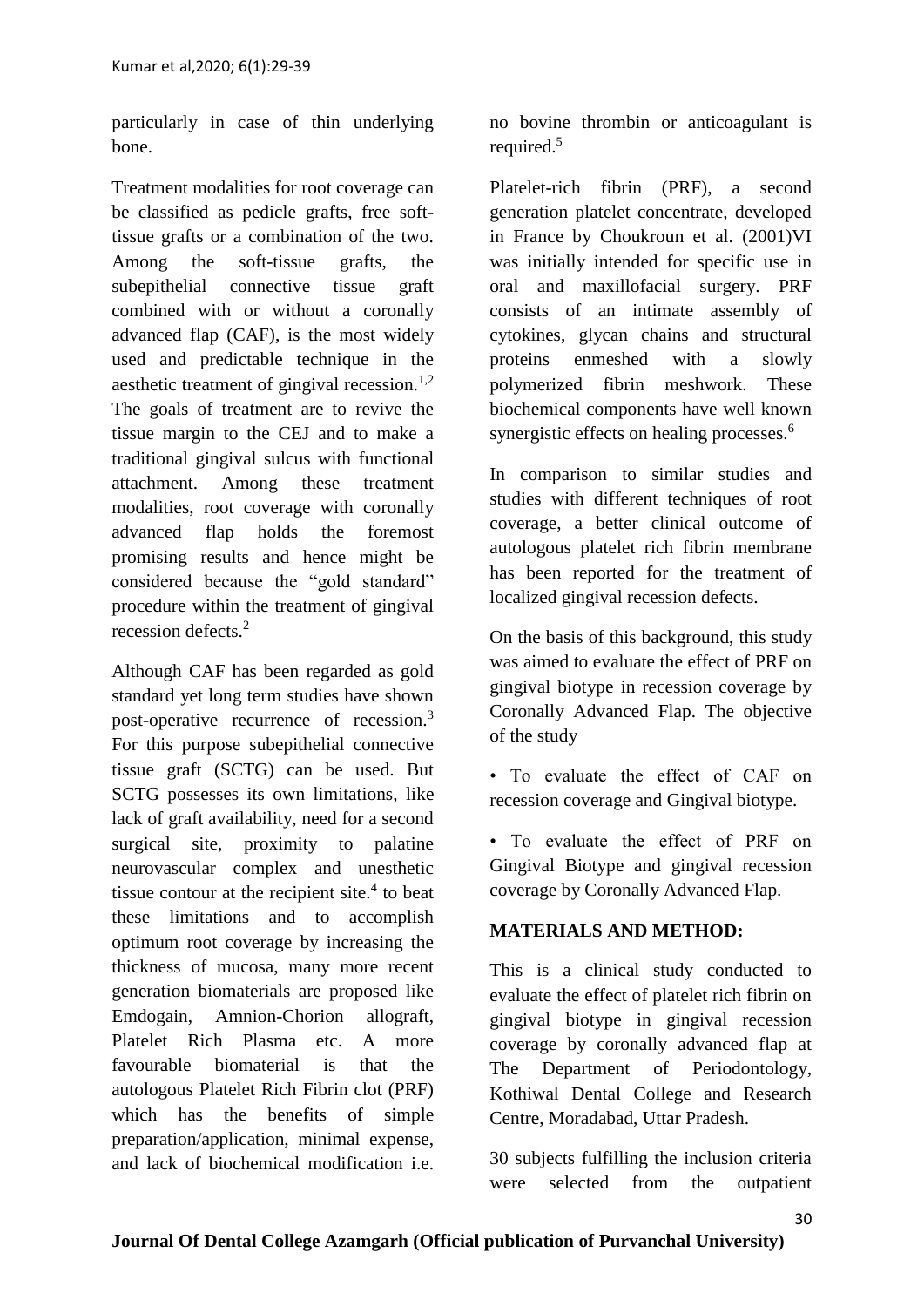department of periodontics. On examination 65 recession sites were selected for the study. After phase I therapy, only 27 subjects were willing to participate in the study. They had total 43 recession sites for management which were included for the study. An informed written consent was taken from the selected subjects.

Gingival thickness was measured by transgingival probing by no.15 K-file using digital Vernier Calliper. The clinical parameters were assessed at different time intervals (at baseline, 1, 3 and 6 months) in both experimental and control group. The selected subjects were further divided into 2 subgroups through randomized chit method on the basis of treatment to be provided.

## **Inclusion criteria:**

1. Age ranging between 20 to 40 years of age.

- 2. Systemically healthy patients.
- 3. Patients maintaining good oral hygiene.
- 4. Teeth with Miller's class I

5. Patients having bilateral single or multiple recession defects.

6. Willing to comply with the study related procedures.

#### **Exclusion criteria:**

1. Patients who are unable to perform routine oral hygiene procedures or not complying with the oral hygiene

instructions.

2. Use of antibiotics in past 3 months.

3. Previous surgical attempts to correct the gingival recession.

4. Mucosal disorders like high frenal attachments and ulcers.

5. Mal-aligned teeth.

6. Smokers or patients with tobacco chewing habits.

7. Medically compromised patients and Pregnant woman.

## **Clinical armamentarium for surgery**

Mouth mirrors, Tweezers, UNC15 periodontal probe (Hu- Friedy, Chicago, IL)., Explorer, No. 15 K-file with silicon disk stopper, Digital Vernier Calliper, Metallic Scale, Kidney tray, Disposable gloves, Disposable mouth mask, Disposable syringe, 2% lignocaine HCl containing 1:80,000 adrenaline solution, Bard Parker handle with no. 11, 15 blade, Periosteal elevator, Gracey curettes, Castroviejo scissors, Tissue holding forceps, Needle holder, Suture material – 4-0 non resorbable black braided silk suture (ETHICON), Saline with sterile and disposable irrigating syringes, Cotton swabs and gauze and Periodontal pack (Coe PakTM, GC America Inc, USA).

#### **Clinical parameters to measure:**

Measurement of probing depth, recession width, recession depth, clinical attachment loss, keratinized gingival width and gingival attachment thickness.

# **Clinical armamentarium for PRF preparation**

Armamentarium incudes Centrifuge machine, Tourniquet, Test tubes, Test tube stand,5ml syringe, Metallic plate with fine pores, Pre-weighed glass slab and a Stop watch.

#### **Investigations**

The following investigations were carried out before the surgery.

- Intraoral periapical radiographs (IOPARs) and blood investigations, Bleeding time and clotting time, Random blood sugar. (RBS), Hep. B, C, HIV.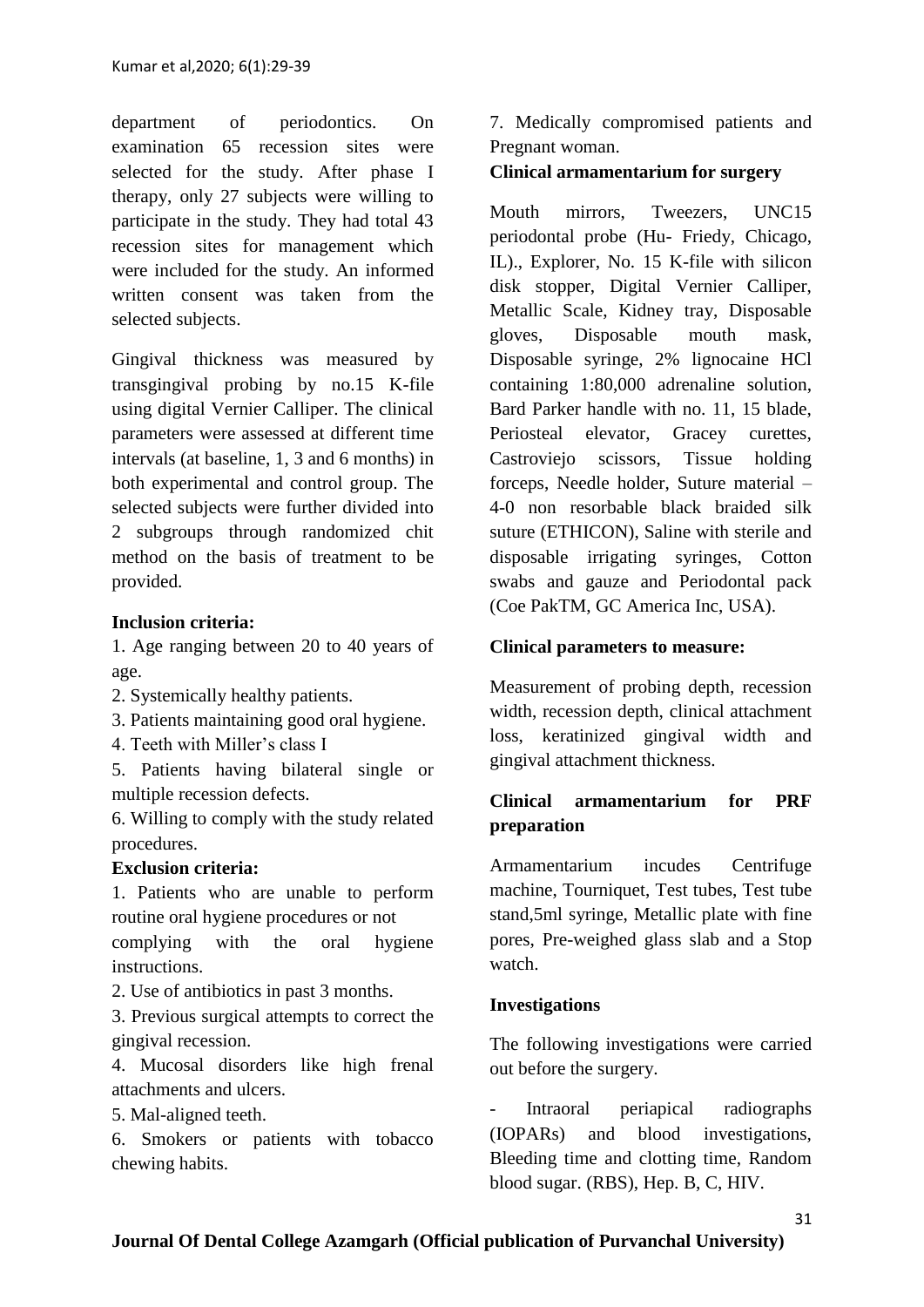#### **Presurgical procedure**

The compliance of each was sought. Scaling and root planing was carried out. Coronoplasty was done as indicated. Oral hygiene instructions got mainly in terms of proper brushing technique. Three weeks following this initial therapy, the periodontal re-evaluation was done for oral hygiene maintenance and to record gingival tissue response to the initial therapy. After re-evaluation surgical procedure was carried out.

#### **Surgical procedure**

Preparation of the surgical site for both test and control group:

Adequate anaesthesia with 2% lignocaine HCl containing 1:80,000 adrenaline was obtained at the surgical site. A coronally advanced flap was designed using 2 incisions:

1. This was performed by making two horizontal incisions with respect to the distal and mesial interdental papillae of the involved tooth followed by a crevicular incision,

2. Two vertical releasing incisions at the mesial and distal aspects of recession site.

3. A full thickness flap followed by a partial thickness flap was reflected.

4. A horizontal releasing incision was made within the periosteum, at the bottom of the flap, to facilitate tension-free coronal displacement.

5. Following this, thorough root planing was done using Gracey curettes to obtain a smooth and hard surface.

6. After root planing the following procedure was done.

#### **In test group**

#### Preparation of PRF: 19

After the recipient site preparation was completed, 10 ml of venous blood was drawn in a test tube without an anticoagulant, and centrifuged immediately. It was centrifuged for 10 minutes at 3000 rpm. After centrifugation, the PRF plug was obtained, separated from the RBC base using scissors, and placed in a sterile dapen dish. The PRF membrane was prepared by placing it in between a base having closely-arranged pores so that serum can easily escape and on top of it a pre-weighed sterile glass slab was placed. Then the membrane was placed over the denuded root surface extending beyond the defect. The flap was coronally positioned over the membrane to completely cover it and secured with 4-0 non resorbable sutures. The surgical area was covered with a non – eugenol periodontal dressing (Coe – Pak). Post-operative antibiotics and analgesics were prescribed. Post-operative instructions were given to all the patients.

#### **In control group**

After the adequate anaesthesia, incisions were given and the full thickness flap was raised. Root planning was done with Gracey curettes to obtain hard and smooth surface. Then, the flap was coronally positioned over the prepared site at desired position (2mm coronal to CEJ) and secured with 4-0 non resorbable sutures. Post-operative instructions were given to all the patients.

#### **RESULTS:**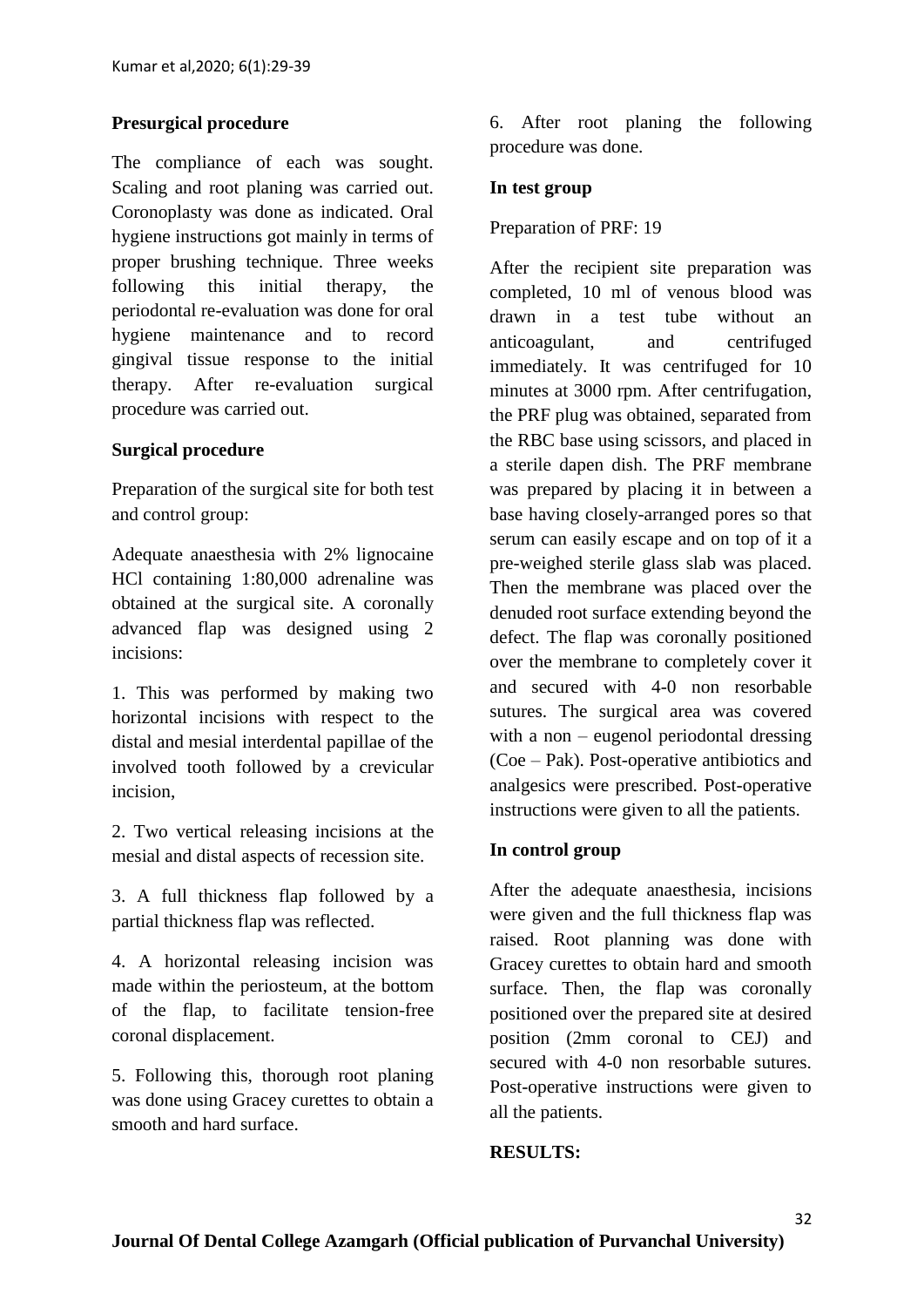Clinical parameters were recorded at baseline, 1 month, 3 months and 6 months respectively. The data were subjected to statistical analysis. The results were expressed as mean  $\pm$  standard deviation and changes in the percentages. Intragroup comparisons (baseline to 1 month, 3 months and 6 months intervals) and Intergroup comparisons were made. All the tests with P-value of 0.05 or less were considered as statistically significant. The statistical analysis was done using SPSS Version 18.0 statistical Analysis Software. Descriptive analysis, unpaired t test and paired t test were used for data analysis.

A total of 20 patients with 30 recession sites who underwent surgery, came for the subsequent visits at 1 month, 3 months and 6 months respectively. The age range of patients was between 20 – 40 years. On Comparison of Clinical Parameters in Control Group, the mean comparison of all clinical parameters was done from baseline to 1-month follow-up period and the results were statistically significant. The mean comparison of all clinical parameters was done from baseline to 3 month and the P – value obtained was less than 0.05 for all parameters except probing pocket depth. The mean comparison of all clinical parameters was done from baseline to 6 months follow up period has shown statistically significant difference for recession width, recession depth and clinical attachment level.

#### **Intragroup comparison**

# **Control group**

The mean keratinized gingival width at 3 months was  $2.67+0.62$  mm that has decreased to 1.90±0.39 mm at 6 months, mean gingival/mucosal thickness at 3 months was  $1.62 \pm 0.13$  mm that has increased to 1.44±0.11mm at 6 months. A significant difference was observed for mean keratinized gingival width and mean gingival/mucosal thickness.

## **Test group**

The mean keratinized gingival width at baseline was  $1.87 \pm 0.64$  mm that has increased to  $3.67\pm0.72$  mm at 1 month. mean gingival/mucosal thickness at baseline was 1.29±0.13 mm that has increased to 2.40±0.24mm at 1 month. The mean comparison of all clinical parameters was done from baseline to 6 months follow up period and the  $P$  – value obtained was less than 0.05 for all parameters except probing pocket depth. -mean keratinized gingival width at baseline was 1.87±0.64 mm that has increased to 2.37 $\pm$ 0.61 mm at 6 months, mean gingival/mucosal thickness at baseline was 1.29±0.13 mm that has increased to  $1.83\pm0.24$  mm at 6 months. mean keratinized gingival width reduced to  $2.37\pm0.61$  mm at 6 months, mean gingival/mucosal thickness was reduced to 1.83±0.24mm at 6 month. There was a significant reduction in mean keratinized gingival width and mean gingival/mucosal thickness from 1 month to 6 months.

# **Intergroup comparison for clinical parameters**

# **At 1 Month:**

The mean comparison of all the clinical parameters was done at 1 month follow up period between both the control and test groups. Thus, the results of the parameters recession width, recession depth, probing depth and clinical attachment level, and keratinized gingival width were considered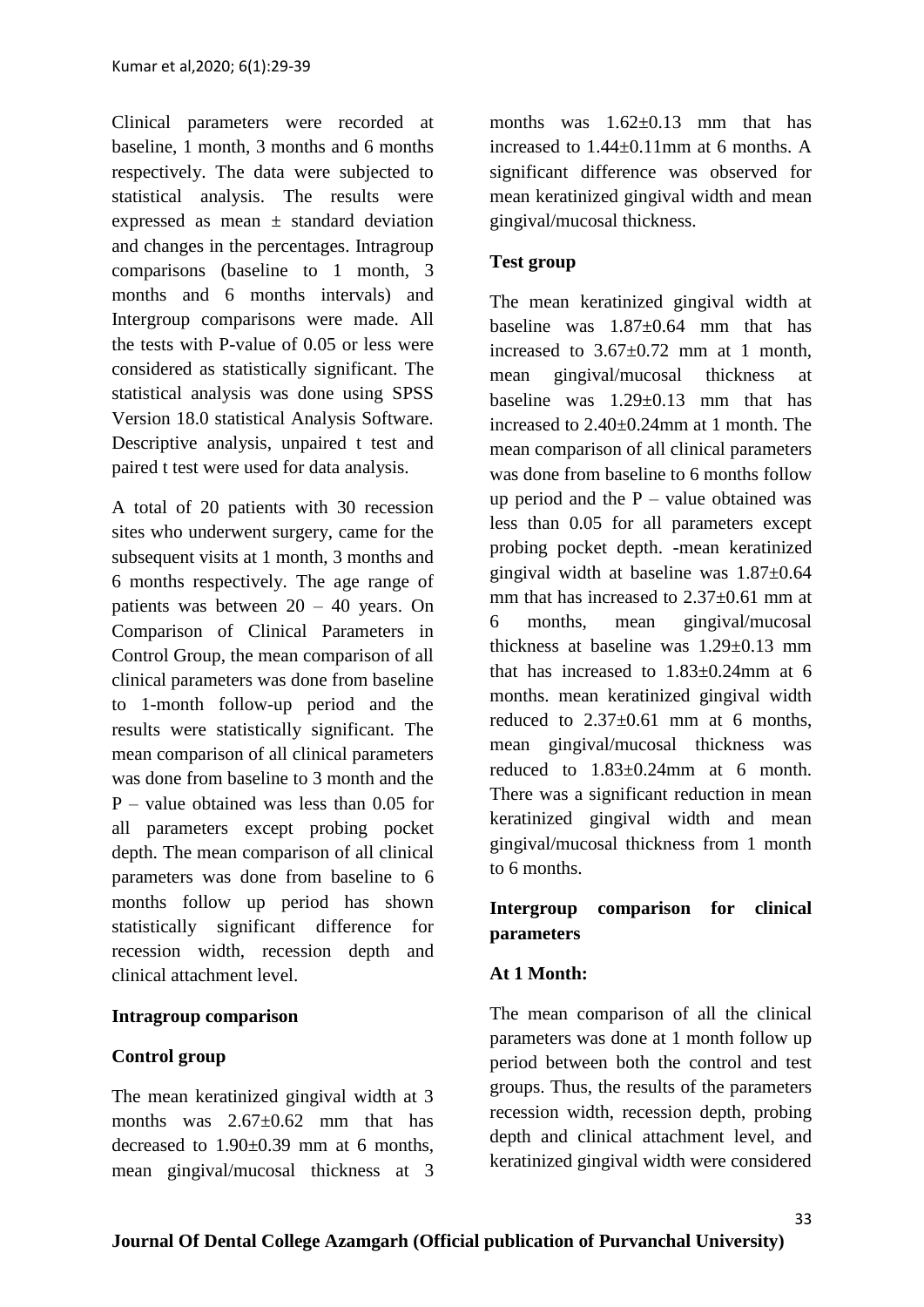as statistically not significant whereas mean gingival/mucosal thickness showed the significance value less than 0.05. At 3 months, the mean probing depth, and gingival/mucosal thickness showed statistically significant difference.

# **At 6 Month:**

The mean recession width at 6 months in control group was 0.70±0.92 mm and in test group it was 0.73±0.88 mm. Mean recession depth at 6 months in control group was  $0.57\pm0.78$  mm and in test group it was about 0.60±0.74 mm. The mean probing depth at 6 months in control group was 2.00±0.27 mm and in test group it was 1.93±0.37 mm.

# **DISCUSSION:**

Gingival recession is defined as the displacement of the marginal gingiva apical to the cemento-enamel junction with exposure of the root surface.<sup>7</sup> Among the various treatment modalities coronally advanced flap (CAF) procedure demonstrated a high percentage of root coverage with a high predictability and without significant and without postsurgical complications. The root coverage gained by this technique was reported as stable over long term.<sup>8</sup> Therefore CAF procedure has commonly served as "gold standard" to evaluate the safety and results of new root coverage techniques.

A recent innovation in dentistry is the preparation and use of platelet concentrates such as platelet rich plasma (PRP) and platelet rich fibrin (PRF), a concentrated suspension of growth factors found in platelets. These growth factors are determined as promoters of tissue regeneration and also wound healing. The

mechanism of wound healing accelerates with the platelet concentrates and it maximizes the potential of regeneration.

The present study was designed to evaluate the effect of PRF on gingival biotype in gingival recession coverage by coronally advanced flap. All the subjects included in the study had Miller's Class I type of recession defects which can achieve complete root coverage.

Each patient was assessed for recession width, recession depth, probing depth, clinical attachment level, keratinized gingival width, gingival/mucosal thickness at baseline and post-operative follow up was done at 1 month, 3 month and 6 months. Eren *et al.*<sup>8</sup> also stated that, no significant difference was seen in probing depth of the experimental groups. In most of the studies, changes in PD were not significant. Very few studies found significant changes, but they were minimal  $(<0.5$  mm). Our study determined that, there was no statistically significant differences observed in PD between the test and control groups. These results are according to the study results of Lien Hui Hueng et al.<sup>9</sup>, Modica et al.<sup>10</sup>and Bocchi FE *et al.*<sup>11</sup>

In the present study the mean recession width in the test group was decreased from 3.73 mm to 3.00 mm at 6 months. In a study by Lien-Hu Huang et al.<sup>9</sup> recession width was reduced from 3.6 mm to 0.6 mm showing a reduction of 3 mm at 6 months. The mean recession width at baseline was 3.80 mm which significantly reduced to 0.70 mm over a period of 6 months showing a reduction of 3.10mm in control group. Our study was in accordance with the study by Lien-Hu Huang *et al.* <sup>9</sup> where the mean recession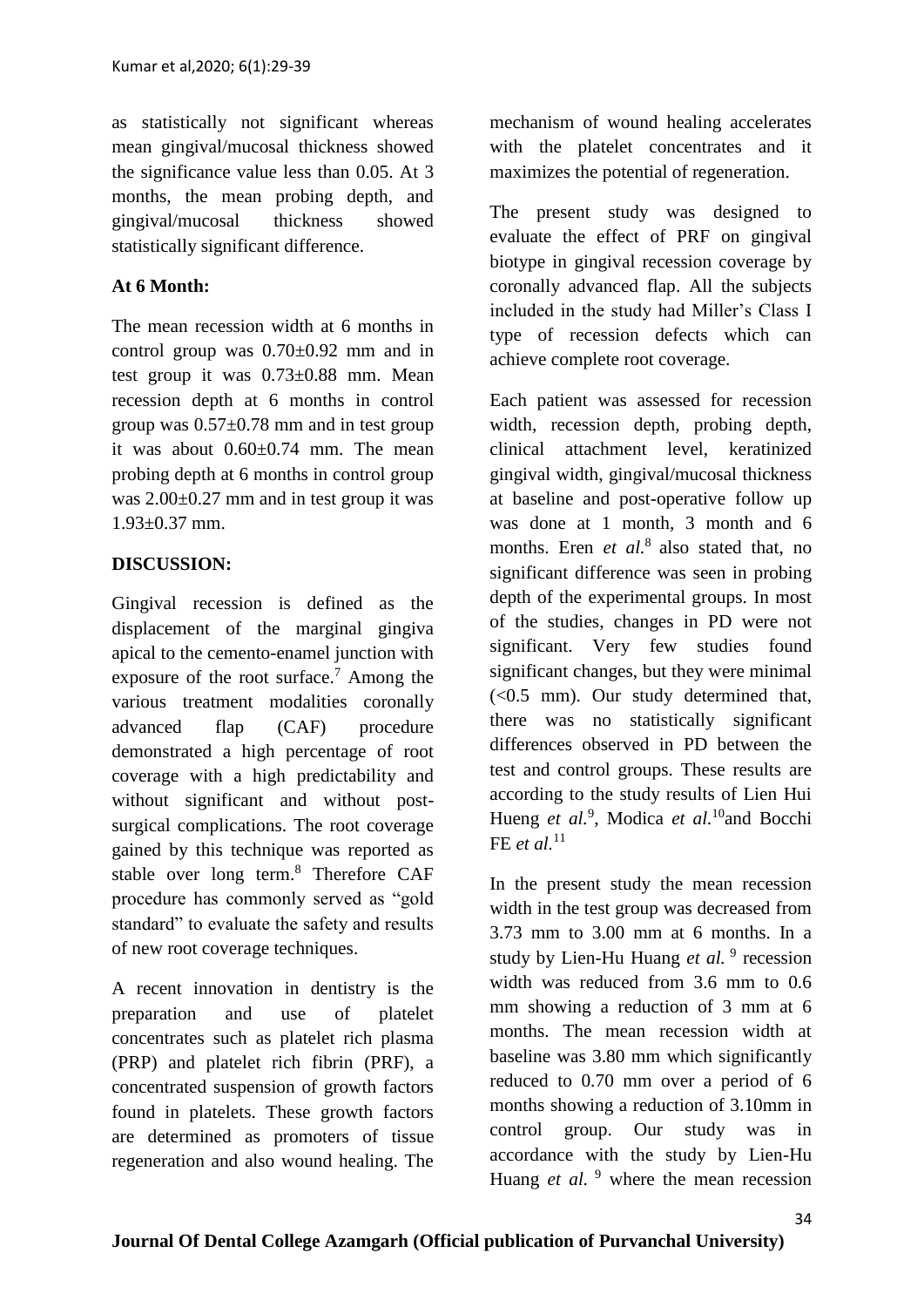width at baseline was 3.2 mm which significantly reduced to 0.3 mm at 6 months in control group. Both the groups showed statistically significant reduction in recession width. The difference between the two groups was statistically not significant. This result was in accordance with the results obtained by Lien-Hu Huang *et al.*<sup>9</sup> and Bocchi FE *et al.*<sup>11</sup> The authors stated that no significant difference was seen in recession width reduction of the experimental groups.

In the present study the mean recession depth in the test group was decreased from 2.40 mm to 0.60 mm at the end of 6 months showing reduction of 1.8 mm which was statistically significant. In a study by Jancovic *et al*. <sup>12</sup> the recession depth was reduced from 3.5 mm to 2.83 mm at 6 months in test group. In their study better outcome may be because of the long term follow up. The mean recession depth at baseline was 2.1 mm which significantly reduced to 0.23 mm over a period of 6 months in control group. Our study was in accordance with Jancovic *et al.* where the mean recession depth at baseline was 2.53 mm which significantly reduced to 0.57 mm at 6 months in control group.

The present study showed that the mean clinical attachment level (CAL) at the baseline was 4.07 mm which reduced to 2.53 mm, showing attachment gain of 1.54 mm in test group. Our study was in accordance with Jancovic *et al.* where the mean CAL at baseline was 4.35 mm which significantly reduced to 1.48mm showing attachment gain of 2.87 mm at 6 months in test group. In our study there was no statistically significant difference between control group and test group at the end of 6 months.

In the present study, the mean keratinized gingival width (KGW) at the baseline was 1.87 mm which increased to 2.37 mm showing attachment gain of 0.50 mm which was statistically significant in test group at 6 months. Results of our study was in accordance with the study results of Jancovic *et al.*<sup>12</sup> where the KGW at baseline was 1.31 mm which significantly increased to 2.20 mm showing attachment gain of 0.89 mm at 6 months in test group. Notably, gain in KGW in the group treated with the PRF membrane may be explained as a result of a tissue manifestation of the proliferation of gingival or periodontal fibroblasts as a result of the influence of the growth factors from platelets entrapped in the fibrin mesh. In the control group the mean KGW at the baseline was 1.93 mm slightly decreased by 6 months to 1.90. This was in accordance with the results of the study by Aroca S *et al*.85 There was statistically significant difference between the two groups at the end of 6 months. Our results were not in accordance of the results obtained by Lien-Hu Huang *et al.*<sup>9</sup> , Hagewald *et al.* and Nemcovsky *et al.*<sup>5</sup> who stated that there was no statistically significant difference between the two experimental groups.

The fact that coronally advanced procedures resulted in an increased apicalcoronal gingival height, might be explained by several events taking place during the healing and maturation of marginal tissue. Firstly, the tendency of mucogingival line to regain its genetically defined position following coronal dislocation with the flap procedure. Secondly, it cannot be excluded that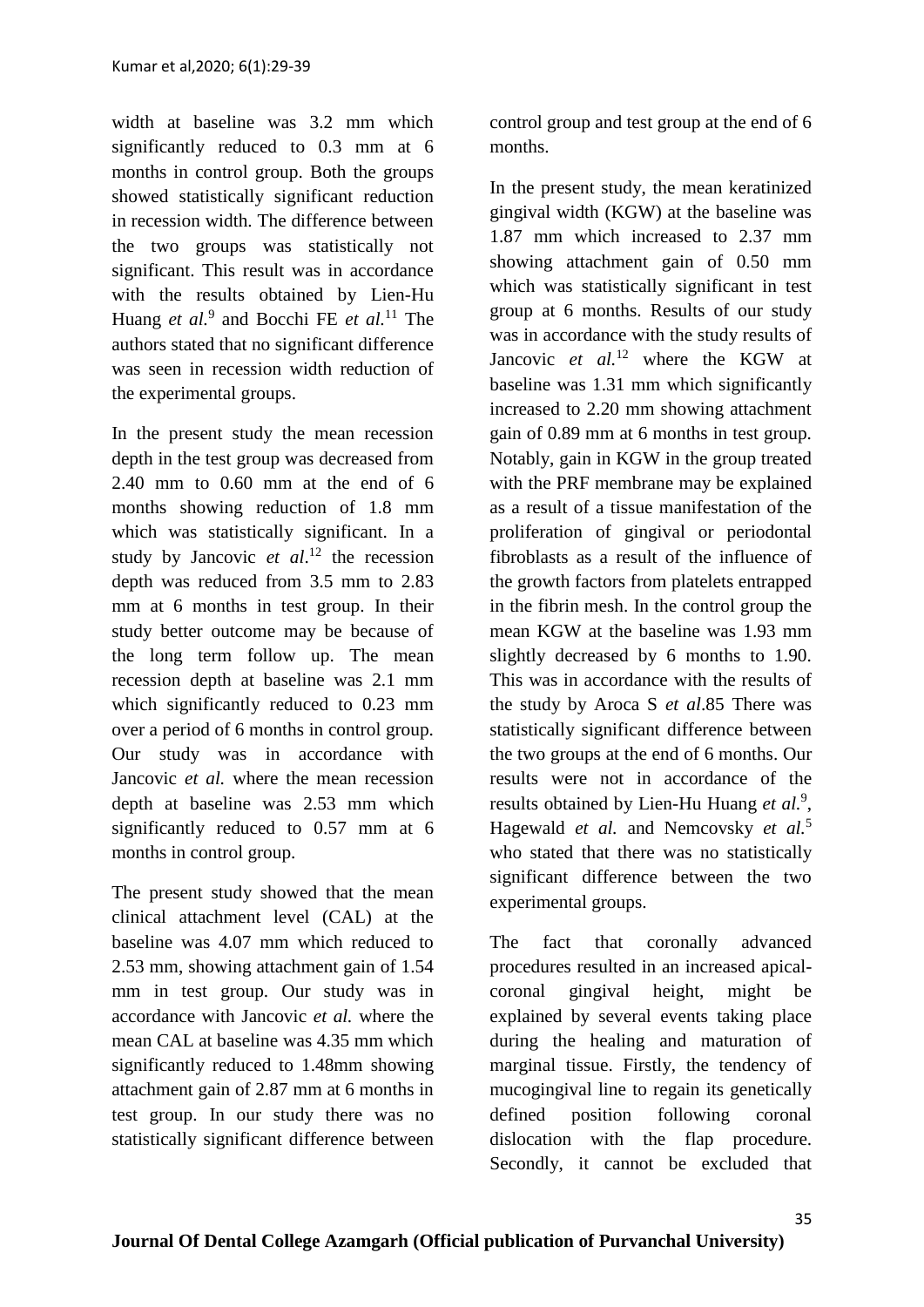granulation tissue derived from periodontal ligament might have contributed to the increased gingival dimensions.

In the present study the mean gingival/mucosal thickness (GT/MT) at baseline was 1.29 mm which increased to 0.54 mm which was statistically significant in test group at 6 months. Our study was in accordance with the study results of Lien-Hu Huang *et al.* The increased GT was statistically significant in test group. But there was statistically significant difference between the two groups at the end of 6 months. This shows that addition of PRF membrane has significant effect on gingival biotype.

The study concluded that both the techniques are effective in the treatment of gingival recession defects. The test group post operatively determined a root coverage of 80.07% at 6 months. Studies by Aroca S *et al.*<sup>13</sup> reported root coverage of 82% and Jancovic *et al.* <sup>12</sup> showed root coverage of 88 % with PRF membrane. In the control group the root coverage was 91% over a period of 6 months which was statistically significant. Our study was in accordance with Aroca S *et al.*<sup>13</sup> and Jancovic *et al.*<sup>12</sup> where the mean percentage of root coverage was 91% in control group. Between the two groups at the end of 6 months follow up period statistically significant difference was seen. The results of the present study indicated that PRF and CAF could be successfully used to treat Miller's Class I gingival recession defects. Both the groups

#### **REFERENCES:**

1. Lindhe J, Lang NP, Karring T, Berglundh T, editors. Clinical demonstrated an overall significant improvement in all the assessed clinical parameters. At the end, the results of this study found a significant difference between the two groups with regards to outcome of the treatment.

In the present study gingival/mucosal thickness was also assessed in both the groups. Thin biotype is one of the reasons for gingival recession. In our study using PRF membrane we could improve the thickness of gingiva. There was an increase in gingival/mucosal thickness in both groups but in control group it was non-significant whereas in test group the gain in terms of thickness was significant.

As the results show that the use of PRF has a positive effect on gingival biotype so further studies should be conducted with a long-term follow-up period with different criteria to establish how efficient is PRF to enhance the gingival/mucosal thickness.

#### **CONCLUSION:**

The present study shows that PRF has a positive effect on gingival biotype when used with coronally advanced flap in gingival recession coverage. The present 6-month study shows that the addition of PRF results in significant increase in gingival/mucosal thickness. Since the use of PRF improves the gingival biotype thus it reduces the post-surgical recurrence rate and promises the long-term success of the treatment. The successful results both in terms of root coverage and increase in gingival/mucosal thickness could be achieved using this membrane.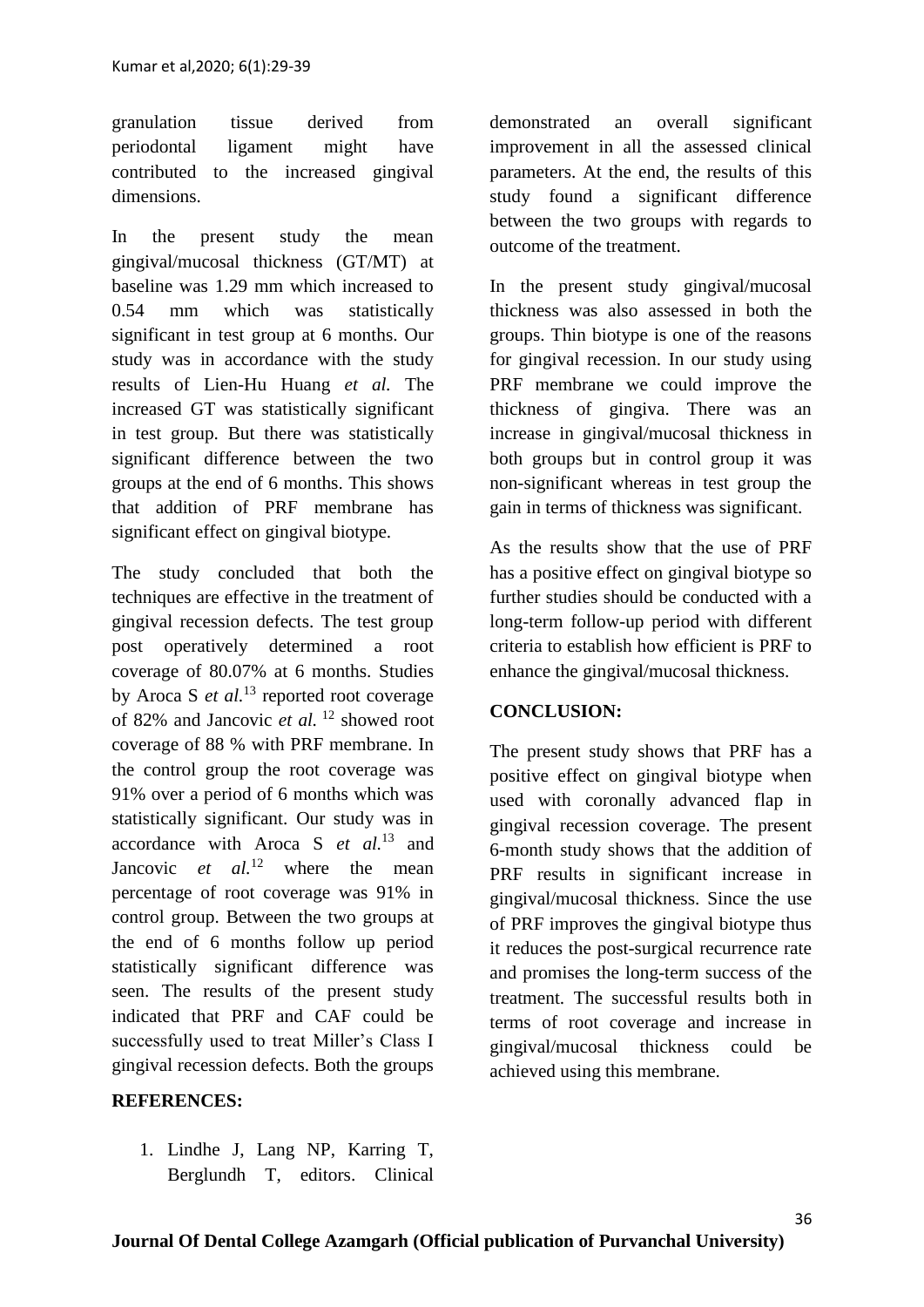periodontology and implant dentistry. 5. ed. Oxford: Blackwell Munksgaard; 2008.

- 2. Chambrone L, Chambrone D, Pustiglioni FE. Can subepithelial connective tissue grafts be considered the gold standard procedure in the treatment of Miller's Class I and II recession type defects? J Dent 2008; 36(9):659-671.
- 3. McGuire MK, Cochran DL. Evaluation of human recession defects treated with coronally advanced flaps and either enamel matrix derivative or connective tissue. Part 2: Histological evaluation. J Periodontol. 2003 Aug;74(8):1126–35.
- 4. Langer B, Langer L. Subepithelial connective tissue graft technique for root coverage. J Periodontol. 1985 Dec;56(12):715–20.
- 5. Sedon CL, Breault LG, Covington LL, Bishop BG. The subepithelial connective tissue graft: part I. Patient selection and surgical techniques. J Contemp Dent Pract. 2005 Feb 15;6(1):146–62.
- 6. Toffler M. Introducing Choukroun's Platelet Rich Fibrin (PRF) to the Reconstructive Surgery Milieu. [cited 2020 Dec 1]; Available from: https://www.academia.edu/155817 47/Introducing\_Choukroun\_s\_Plat elet\_Rich\_Fibrin\_PRF\_to\_the\_Rec onstructive\_Surgery\_Milieu
- 7. American Academy of Periodontology. Glossary of periodontal terms. Chicago, Ill.: American Academy of Periodontology; 1992.
- 8. Eren G, Atilla G. Platelet-rich fibrin in the treatment of localized gingival recessions: a split-mouth randomized clinical trial. Clin Oral Investig. 2014 Nov;18(8):1941–8.
- 9. Huang L-H, Neiva REF, Soehren SE, Giannobile WV, Wang H-L. The effect of platelet-rich plasma on the coronally advanced flap root coverage procedure: a pilot human trial. J Periodontol. 2005 Oct;76(10):1768–77.
- 10. Modica F, Del Pizzo M, Roccuzzo M, Romagnoli R. Coronally advanced flap for the treatment of buccal gingival recessions with and without enamel matrix derivative. A split-mouth study. J Periodontol. 2000 Nov;71(11):1693–8.
- 11. Boltchi FE, Allen EP, Hallmon WW. The use of a bioabsorbable barrier for regenerative management of marginal tissue recession. I. Report of 100 consecutively treated teeth. J Periodontol. 2000 Oct;71(10):1641–53.
- 12. Jankovic S, Aleksic Z, Klokkevold P, Lekovic V, Dimitrijevic B, Kenney EB, et al. Use of plateletrich fibrin membrane following treatment of gingival recession: a randomized clinical trial. Int J Periodontics Restorative Dent. 2012 Apr;32(2):e41-50.
- 13. Aroca S, Keglevich T, Barbieri B, Gera I, Etienne D. Clinical evaluation of a modified coronally advanced flap alone or in combination with a platelet-rich fibrin membrane for the treatment of adjacent multiple gingival recessions: a 6-month study. J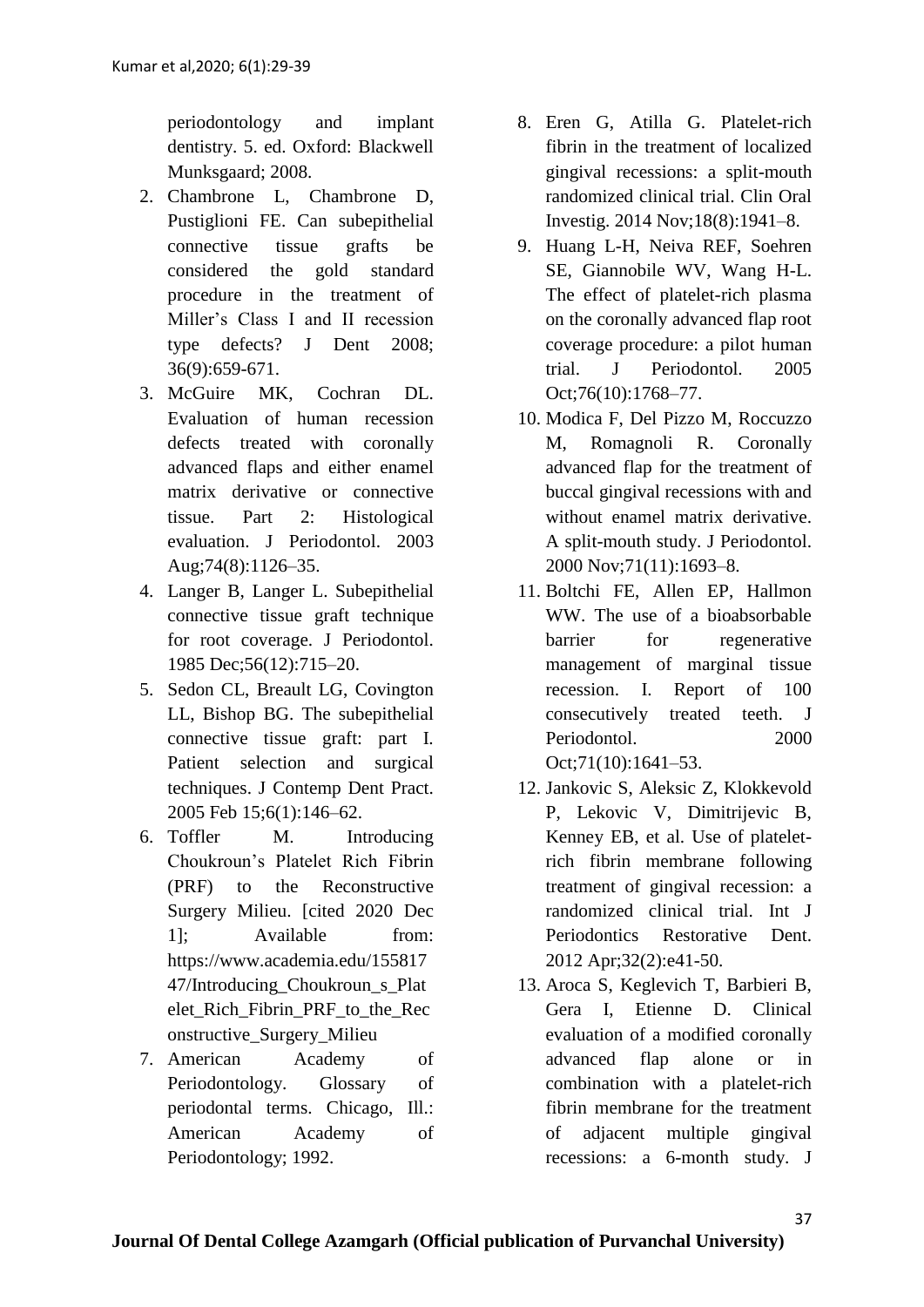Periodontol. 2009 Feb;80(2):244– 52.

## **TABLES:**

| S.NO. | <b>Parameters</b>             | <b>Baseline</b><br>values<br>Mean $\pm$ SD | At 1 month<br>Mean $\pm$ SD | At 3 month<br>Mean $\pm$ SD | At 6 month<br>$Mean \pm SD$ |
|-------|-------------------------------|--------------------------------------------|-----------------------------|-----------------------------|-----------------------------|
| 1.    | Recession width               | $3.80 \pm 1.01$                            | $0.93 \pm 1.22$             | $0.80 \pm 1.08$             | $0.70 \pm 0.92$             |
| 2.    | Recession depth               | $2.53 \pm 0.52$                            | $0.67 \pm 0.82$             | $0.60 \pm 0.83$             | $0.57 \pm 0.78$             |
| 3.    | Probing depth                 | $1.87 \pm 0.35$                            | $1.47 \pm 0.52$             | $1.80 \pm 0.41$             | $2.00 \pm 0.27$             |
| 4.    | Clinical attachment<br>level  | $4.40 \pm 0.63$                            | $2.20 \pm 1.01$             | $2.47 \pm 0.92$             | $2.57 \pm 0.73$             |
| 5.    | Keratinized<br>gingival width | $1.93 \pm 0.46$                            | $3.40 \pm 0.51$             | $2.67 \pm 0.62$             | $1.90 \pm 0.39$             |
| 6.    | Mean<br>Gingivalthickness     | $1.36 \pm 0.16$                            | $1.97 \pm 0.28$             | $1.62 \pm 0.13$             | $1.44 \pm 0.11$             |

# **Table 1. Mean values of the clinical parameters Of baseline, 1st month, 3rd month and 6th month interval for Control Group.**

| <b>S.NO.</b>     | <b>Parameters</b>               | <b>Baseline</b><br><b>Values</b><br>$Mean \pm SD$ | At 1 Month<br>Mean $\pm$ SD | At 3 Month<br>Mean $\pm$ SD | At 6 Month<br>Mean $\pm$ SD |
|------------------|---------------------------------|---------------------------------------------------|-----------------------------|-----------------------------|-----------------------------|
| 1.               | Recession<br>width              | $3.73 \pm 1.03$                                   | $1.00 \pm 1.13$             | $0.73 \pm 0.80$             | $0.73 \pm 0.88$             |
| 2.               | Recession<br>depth              | $2.40 \pm 0.63$                                   | $0.80 \pm 0.63$             | $0.63 \pm 0.67$             | $0.60 \pm 0.74$             |
| 3.               | Probing depth                   | $1.67 \pm 0.49$                                   | $1.47 \pm 0.64$             | $1.33 \pm 0.49$             | $1.93 \pm 0.37$             |
| $\overline{4}$ . | Clinical<br>attachment<br>level | $4.07 \pm 0.88$                                   | $2.27 \pm 0.88$             | $2.20 \pm 0.53$             | $2.53 \pm 0.74$             |
| 5.               | Keratinized<br>gingival width   | $1.87 \pm 0.64$                                   | $3.67 \pm 0.72$             | $2.90 \pm 0.81$             | $2.37 \pm 0.61$             |
| 6.               | Mean<br>Gingival<br>thickness   | $1.29 \pm 0.13$                                   | $2.40 \pm 0.24$             | $1.99 \pm 0.25$             | $1.83 \pm 0.24$             |

# **Table 2. Mean values of the clinical parameters from baseline, 1st month, 3rd month and 6th month interval for Test Group**

**Journal Of Dental College Azamgarh (Official publication of Purvanchal University)**